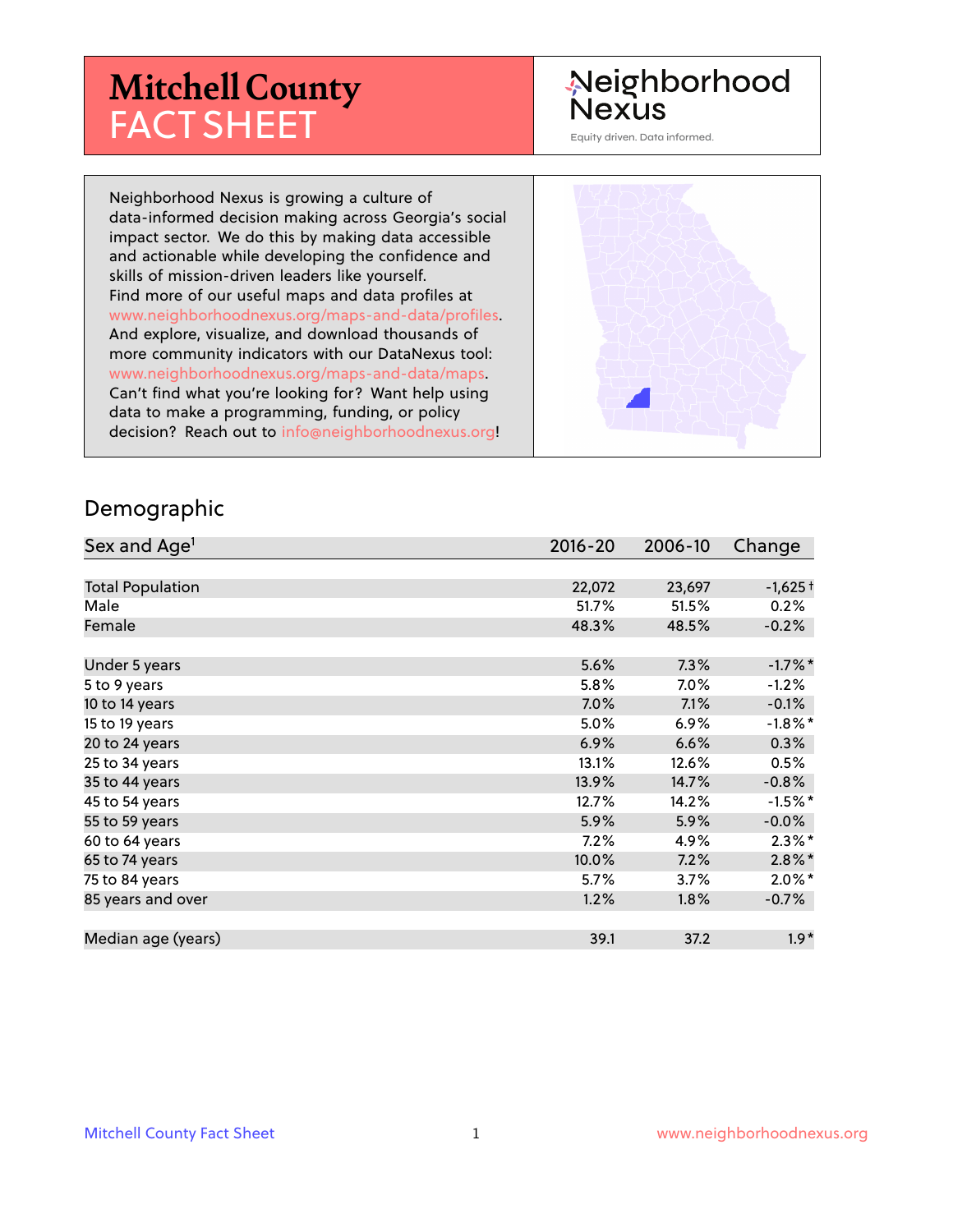# Demographic, continued...

| Race <sup>2</sup>                                   | $2016 - 20$ | 2006-10 | Change     |
|-----------------------------------------------------|-------------|---------|------------|
| <b>Total population</b>                             | 22,072      | 23,697  | $-1,625+$  |
| One race                                            | 96.5%       | 99.1%   | $-2.6\%$ * |
| White                                               | 48.1%       | 47.7%   | 0.4%       |
| <b>Black or African American</b>                    | 46.0%       | 48.0%   | $-1.9%$ *  |
| American Indian and Alaska Native                   | 0.3%        | 0.1%    | 0.2%       |
| Asian                                               | 0.5%        | $0.6\%$ | $-0.1%$    |
| Native Hawaiian and Other Pacific Islander          | 0.2%        | 0.1%    | 0.1%       |
| Some other race                                     | 1.3%        | 2.7%    | $-1.3%$ *  |
| Two or more races                                   | 3.5%        | 0.9%    | $2.6\%$ *  |
| Race alone or in combination with other race(s) $3$ | $2016 - 20$ | 2006-10 | Change     |
| Total population                                    | 22,072      | 23,697  | $-1,625+$  |
| White                                               | 51.3%       | 48.4%   | $2.9\%*$   |
| <b>Black or African American</b>                    | 47.6%       | 48.1%   | $-0.5%$    |
| American Indian and Alaska Native                   | 0.6%        | 0.8%    | $-0.2%$    |
| Asian                                               | 2.0%        | 0.7%    | $1.3\%$ *  |
| Native Hawaiian and Other Pacific Islander          | 0.4%        | 0.1%    | $0.2%$ *   |
| Some other race                                     | 1.6%        | 2.7%    | $-1.1%$    |
| Hispanic or Latino and Race <sup>4</sup>            | $2016 - 20$ | 2006-10 | Change     |
| Total population                                    | 22,072      | 23,697  | $-1,625+$  |
| Hispanic or Latino (of any race)                    | 4.7%        | 4.0%    | $0.7%$ +   |
| Not Hispanic or Latino                              | 95.3%       | 96.0%   | $-0.7%$ +  |
| White alone                                         | 45.7%       | 46.6%   | $-0.8\%$ * |
| Black or African American alone                     | 45.9%       | 48.0%   | $-2.0\%$ * |
| American Indian and Alaska Native alone             | 0.3%        | 0.1%    | 0.2%       |
| Asian alone                                         | 0.5%        | 0.6%    | $-0.1%$    |
| Native Hawaiian and Other Pacific Islander alone    | 0.2%        | 0.0%    | 0.2%       |
| Some other race alone                               | 0.0%        | 0.0%    | 0.0%       |
| Two or more races                                   | 2.7%        | 0.8%    | $1.8\%$ *  |
| U.S. Citizenship Status <sup>5</sup>                | $2016 - 20$ | 2006-10 | Change     |
| Foreign-born population                             | 764         | 550     | $214*$     |
| Naturalized U.S. citizen                            | 35.5%       | 25.1%   | 10.4%      |
| Not a U.S. citizen                                  | 64.5%       | 74.9%   | $-10.4%$   |
| Citizen, Voting Age Population <sup>6</sup>         | $2016 - 20$ | 2006-10 | Change     |
| Citizen, 18 and over population                     | 16,728      | 17,228  | $-500*$    |
| Male                                                | 52.1%       | 50.9%   | $1.2\%$ *  |
| Female                                              | 47.9%       | 49.1%   | $-1.2\%$ * |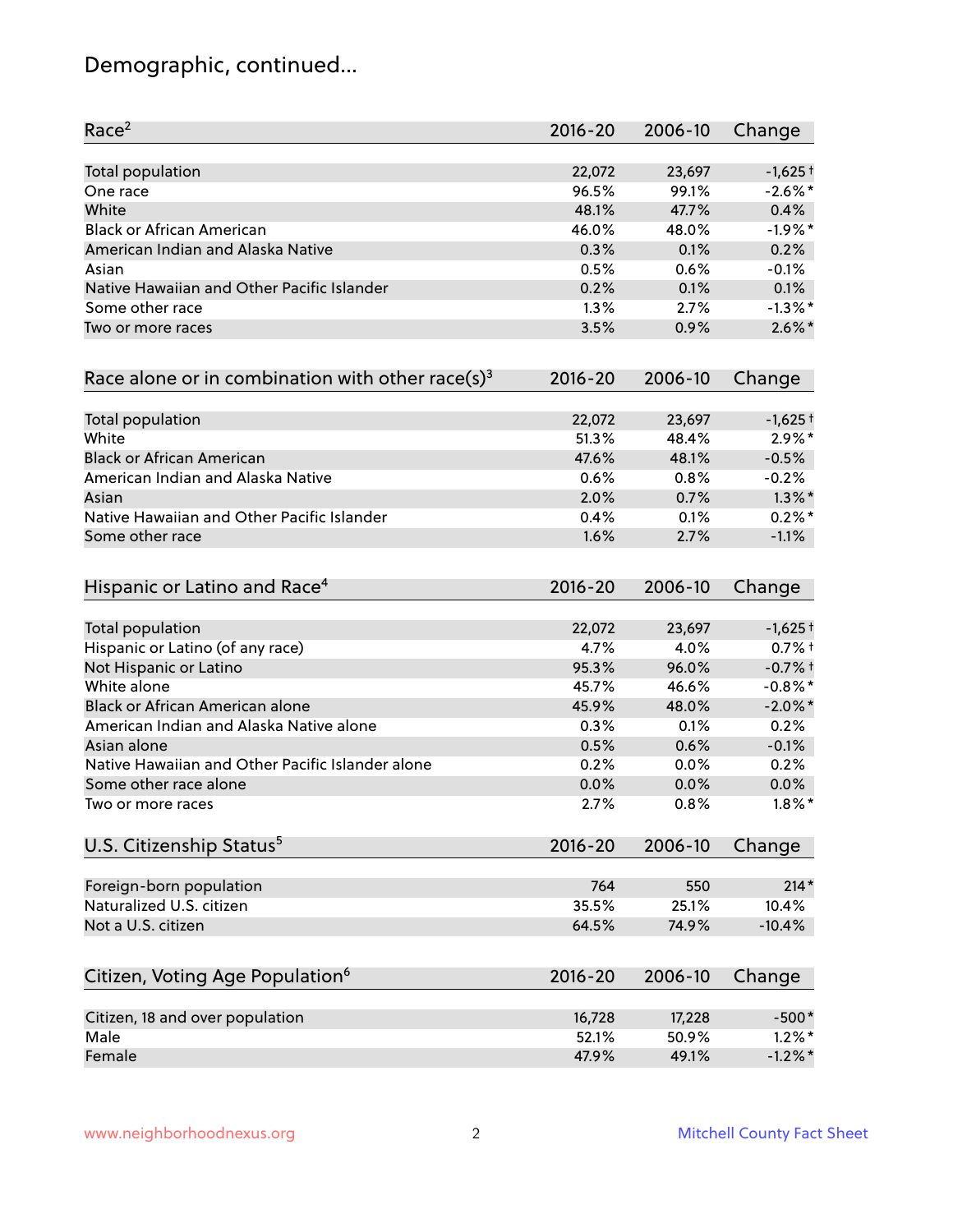#### Economic

| Income <sup>7</sup>                                 | $2016 - 20$ | 2006-10 | Change    |
|-----------------------------------------------------|-------------|---------|-----------|
|                                                     |             |         |           |
| All households                                      | 8,018       | 8,170   | $-152$    |
| Less than \$10,000                                  | 10.5%       | 12.8%   | $-2.3%$   |
| \$10,000 to \$14,999                                | 7.6%        | 7.9%    | $-0.3%$   |
| \$15,000 to \$24,999                                | 13.7%       | 15.8%   | $-2.1%$   |
| \$25,000 to \$34,999                                | 14.9%       | 12.0%   | 2.9%      |
| \$35,000 to \$49,999                                | 13.6%       | 15.4%   | $-1.8%$   |
| \$50,000 to \$74,999                                | 19.1%       | 17.0%   | 2.1%      |
| \$75,000 to \$99,999                                | 8.6%        | 9.8%    | $-1.3%$   |
| \$100,000 to \$149,999                              | 8.6%        | 7.2%    | 1.4%      |
| \$150,000 to \$199,999                              | 0.8%        | 1.1%    | $-0.3%$   |
| \$200,000 or more                                   | 2.5%        | 0.8%    | $1.7\%$ * |
| Median household income (dollars)                   | 39,404      | 36,198  | 3,206     |
| Mean household income (dollars)                     | 53,059      | 45,661  | 7,399*    |
| With earnings                                       | 69.8%       | 71.8%   | $-2.0%$   |
| Mean earnings (dollars)                             | 55,664      | 49,270  | 6,395*    |
| <b>With Social Security</b>                         | 40.3%       | 36.0%   | $4.3\%$ * |
| Mean Social Security income (dollars)               | 16,290      | 13,814  | $2,475*$  |
| With retirement income                              | 21.1%       | 14.1%   | $6.9\%$ * |
| Mean retirement income (dollars)                    | 18,239      | 17,672  | 567       |
| With Supplemental Security Income                   | 7.8%        | $7.3\%$ | 0.4%      |
| Mean Supplemental Security Income (dollars)         | 9,904       | 6,707   | $3,197*$  |
| With cash public assistance income                  | 2.0%        | $3.6\%$ | $-1.6%$   |
| Mean cash public assistance income (dollars)        | 9,728       | 3,059   | 6,670*    |
| With Food Stamp/SNAP benefits in the past 12 months | 33.1%       | 20.6%   | 12.5%*    |
|                                                     |             |         |           |
| Families                                            | 5,273       | 5,613   | $-340$    |
| Less than \$10,000                                  | 9.5%        | 6.7%    | 2.8%      |
| \$10,000 to \$14,999                                | 5.8%        | 5.5%    | 0.3%      |
| \$15,000 to \$24,999                                | 13.1%       | 15.9%   | $-2.8%$   |
| \$25,000 to \$34,999                                | 14.8%       | 11.1%   | 3.7%      |
| \$35,000 to \$49,999                                | 15.1%       | 16.6%   | $-1.5%$   |
| \$50,000 to \$74,999                                | 14.9%       | 19.8%   | $-4.9%$   |
| \$75,000 to \$99,999                                | 11.1%       | 12.2%   | $-1.1%$   |
| \$100,000 to \$149,999                              | 11.4%       | 9.8%    | 1.7%      |
| \$150,000 to \$199,999                              | 1.2%        | 1.6%    | $-0.4%$   |
| \$200,000 or more                                   | 3.0%        | 0.7%    | $2.3\%$ * |
| Median family income (dollars)                      | 42,044      | 43,930  | $-1,886$  |
| Mean family income (dollars)                        | 58,408      | 53,131  | $5,277*$  |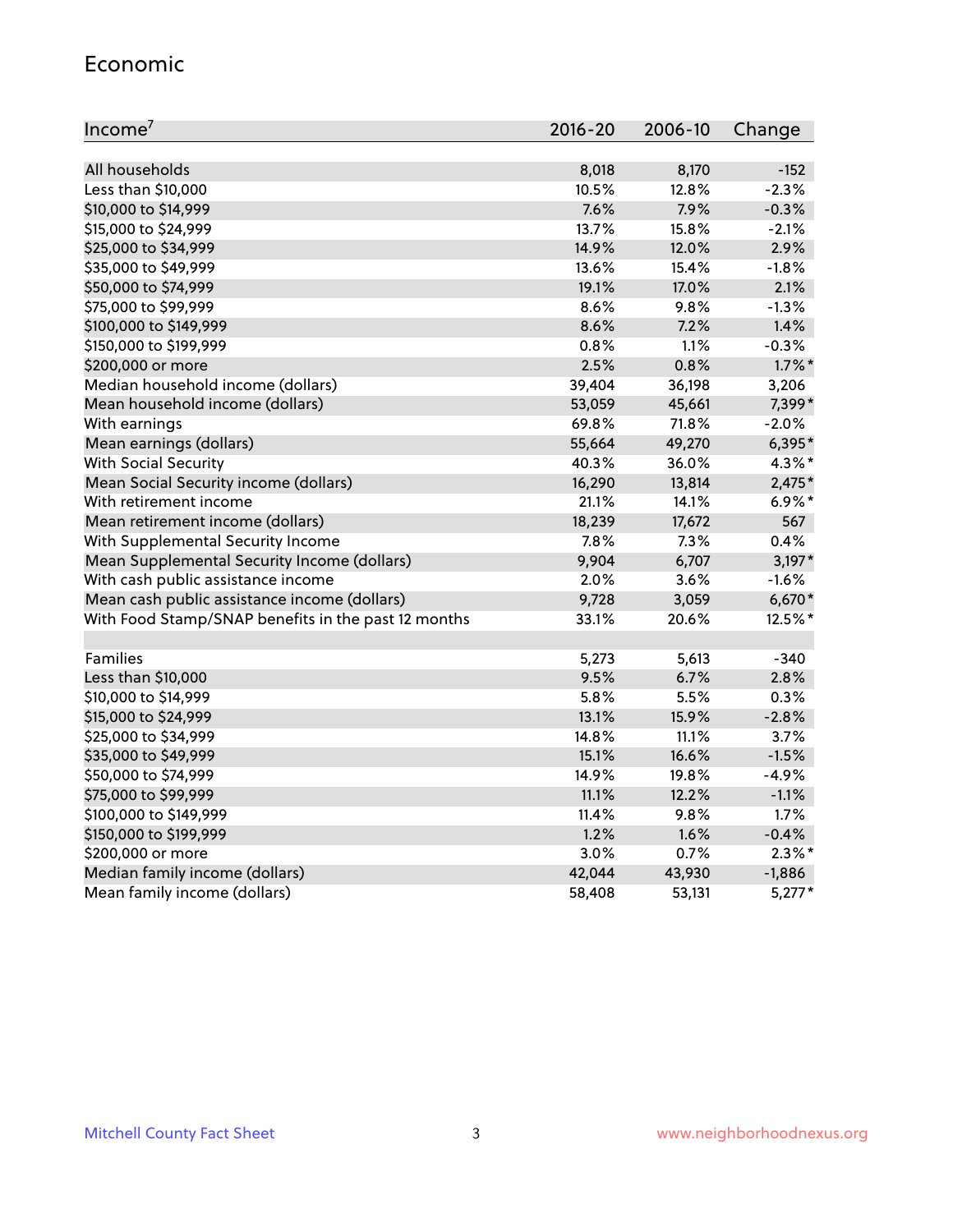### Economic, continued...

| Income, continued <sup>8</sup>                                        | $2016 - 20$ | 2006-10 | Change     |
|-----------------------------------------------------------------------|-------------|---------|------------|
|                                                                       |             |         |            |
| Nonfamily households                                                  | 2,745       | 2,557   | 188        |
| Median nonfamily income (dollars)                                     | 29,236      | 17,425  | $11,811*$  |
| Mean nonfamily income (dollars)                                       | 39,904      | 28,310  | 11,594*    |
| Median earnings for workers (dollars)                                 | 26,799      | 24,755  | 2,044      |
| Median earnings for male full-time, year-round workers                | 43,467      | 36,272  | 7,195*     |
| (dollars)                                                             |             |         |            |
| Median earnings for female full-time, year-round workers<br>(dollars) | 30,347      | 25,243  | $5,104*$   |
| Per capita income (dollars)                                           | 19,377      | 16,322  | $3,054*$   |
|                                                                       |             |         |            |
| Families and People Below Poverty Level <sup>9</sup>                  | $2016 - 20$ | 2006-10 | Change     |
|                                                                       |             |         |            |
| <b>All families</b>                                                   | 23.3%       | 16.4%   | $6.9\%$ *  |
| With related children under 18 years                                  | 37.0%       | 25.8%   | $11.3\%$ * |
| With related children under 5 years only                              | 40.0%       | 46.4%   | $-6.4%$    |
| Married couple families                                               | 4.1%        | 5.5%    | $-1.5%$    |
| With related children under 18 years                                  | 4.4%        | 7.8%    | $-3.4%$    |
| With related children under 5 years only                              | 2.4%        | 11.9%   | $-9.5%$    |
| Families with female householder, no husband present                  | 51.2%       | 36.6%   | 14.6%*     |
| With related children under 18 years                                  | 62.3%       | 47.0%   | 15.3%*     |
| With related children under 5 years only                              | 69.1%       | 64.7%   | 4.4%       |
| All people                                                            | 26.3%       | 22.2%   | 4.2%       |
| Under 18 years                                                        | 39.9%       | 28.9%   | 10.9%*     |
| Related children under 18 years                                       | 39.1%       | 28.7%   | 10.4%*     |
| Related children under 5 years                                        | 48.1%       | 38.9%   | 9.2%       |
| Related children 5 to 17 years                                        | 36.3%       | 24.6%   | $11.6\%$ * |
| 18 years and over                                                     | 22.1%       | 19.6%   | 2.4%       |
| 18 to 64 years                                                        | 24.0%       | 21.1%   | 2.9%       |
| 65 years and over                                                     | 15.8%       | 13.2%   | 2.6%       |
| People in families                                                    | 25.1%       | 20.0%   | 5.1%       |
| Unrelated individuals 15 years and over                               | 31.2%       | 34.8%   | $-3.6%$    |
|                                                                       |             |         |            |
| Non-Hispanic white people                                             | 16.7%       | 11.3%   | $5.4\%$ *  |
| Black or African-American people                                      | 34.6%       | 32.0%   | 2.5%       |
| Asian people                                                          | 0.0%        | $0.0\%$ | 0.0%       |
| Hispanic or Latino people                                             | 58.8%       | 43.2%   | 15.6%      |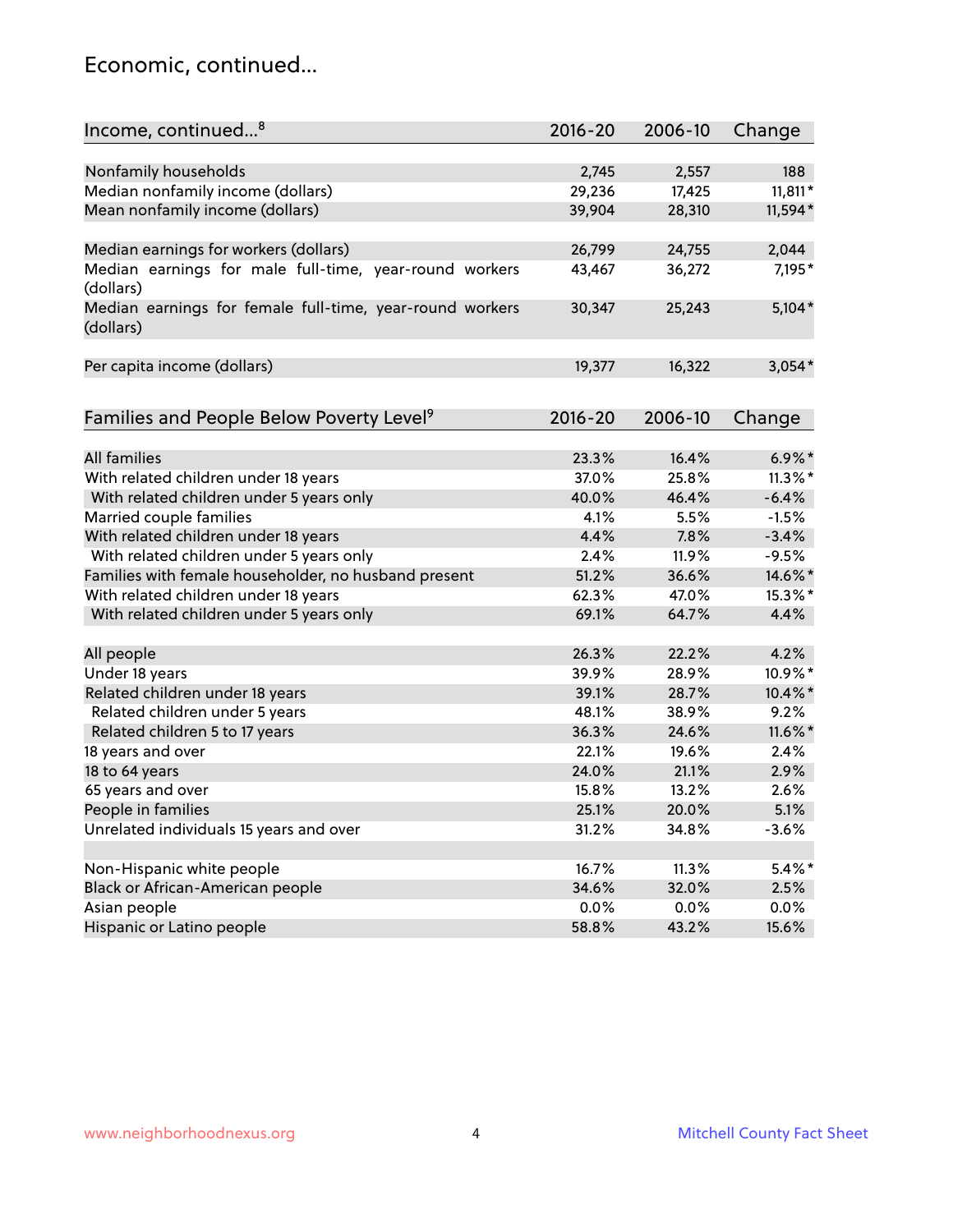# Employment

| Employment Status <sup>10</sup>                                                               | 2010        | 2020    | Change     |
|-----------------------------------------------------------------------------------------------|-------------|---------|------------|
| In Labor Force                                                                                | 8,289       | 9,646   | 9,646      |
| <b>Unemployment Rate</b>                                                                      | 6.5%        | 10.8%   | $-4.3%$    |
| Industry <sup>11</sup>                                                                        | $2016 - 20$ | 2006-10 | Change     |
|                                                                                               |             |         |            |
| Civilian employed population 16 years and over                                                | 8,180       | 8,864   | $-684$     |
| Agriculture, forestry, fishing and hunting, and mining                                        | 5.8%        | 8.0%    | $-2.3%$    |
| Construction                                                                                  | 7.0%        | 7.0%    | 0.0%       |
| Manufacturing                                                                                 | 15.7%       | 21.3%   | $-5.5%$ *  |
| Wholesale trade                                                                               | 4.6%        | 3.0%    | 1.5%       |
| Retail trade                                                                                  | 8.0%        | 11.9%   | $-3.9\%$ * |
| Transportation and warehousing, and utilities                                                 | 5.9%        | 5.2%    | 0.7%       |
| Information                                                                                   | 0.3%        | 1.4%    | $-1.1%$    |
| Finance and insurance, and real estate and rental and leasing                                 | 6.3%        | 4.9%    | 1.4%       |
| Professional, scientific, and management, and administrative<br>and waste management services | 8.6%        | 5.2%    | $3.4\%$ *  |
| Educational services, and health care and social assistance                                   | 16.3%       | 14.7%   | 1.6%       |
| Arts, entertainment, and recreation, and accommodation and<br>food services                   | 3.6%        | 4.2%    | $-0.5%$    |
| Other services, except public administration                                                  | 10.2%       | 4.3%    | $5.9\%$ *  |
| <b>Public administration</b>                                                                  | 7.6%        | 9.0%    | $-1.4%$    |
| Occupation <sup>12</sup>                                                                      | $2016 - 20$ | 2006-10 | Change     |
|                                                                                               |             |         |            |
| Civilian employed population 16 years and over                                                | 8,180       | 8,864   | $-684$     |
| Management, business, science, and arts occupations                                           | 25.4%       | 22.2%   | 3.2%       |
| Service occupations                                                                           | 19.1%       | 18.4%   | 0.7%       |
| Sales and office occupations                                                                  | 22.8%       | 21.7%   | 1.0%       |
| maintenance<br>Natural<br>resources,<br>construction,<br>and<br>occupations                   | 13.2%       | 16.1%   | $-2.9%$    |
| Production, transportation, and material moving occupations                                   | 19.6%       | 21.6%   | $-2.0%$    |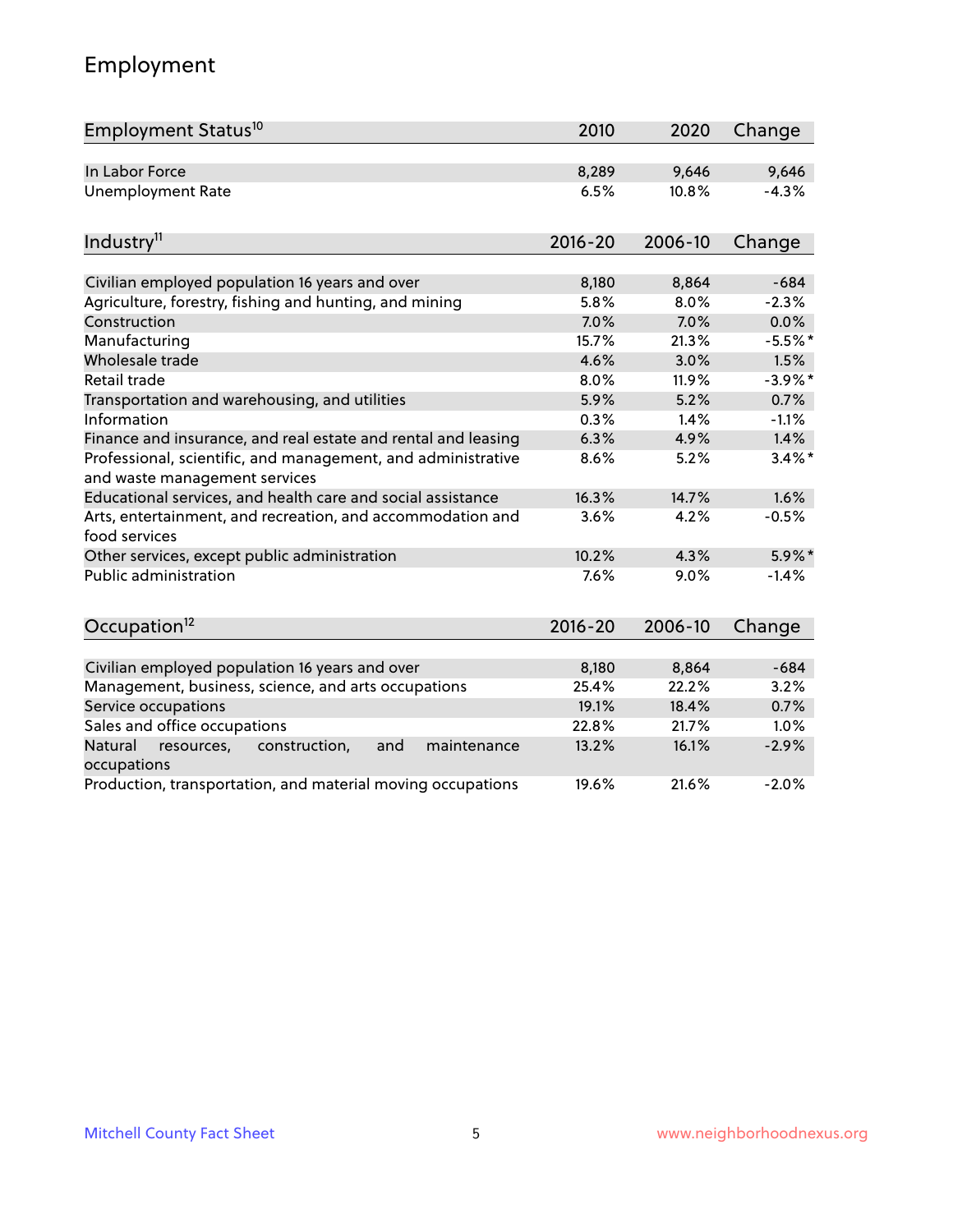# Employment, continued...

| Class of Worker <sup>13</sup>                          | $2016 - 20$    | 2006-10        | Change   |
|--------------------------------------------------------|----------------|----------------|----------|
| Civilian employed population 16 years and over         | 8,180          | 8,864          | $-684$   |
| Private wage and salary workers                        | 77.7%          | 74.7%          | 3.0%     |
| Government workers                                     | 17.4%          | 19.2%          | $-1.8%$  |
| Self-employed in own not incorporated business workers | 4.9%           | 6.1%           | $-1.3%$  |
| <b>Unpaid family workers</b>                           | 0.0%           | 0.0%           | 0.0%     |
|                                                        |                |                |          |
| Job Flows <sup>14</sup>                                | 2019           | 2010           | Change   |
| Total Jobs in county                                   | 6,874          | 8,352          | $-1,478$ |
| Held by residents of county                            | 41.2%          | 45.6%          | $-4.4%$  |
| Held by non-residents of county                        | 58.8%          | 54.4%          | 4.4%     |
|                                                        |                |                |          |
| Jobs by Industry Sector <sup>15</sup>                  | 2019           | 2010           | Change   |
| Total Jobs in county                                   | 6,874          | 8,352          | $-1,478$ |
| Goods Producing sectors                                | 47.9%          | 44.0%          | 4.0%     |
| Trade, Transportation, and Utilities sectors           | 15.7%          | 14.9%          | 0.8%     |
| All Other Services sectors                             | 36.4%          | 41.1%          | $-4.7%$  |
|                                                        |                |                |          |
| Total Jobs in county held by county residents          | 2,832          | 3,805          | $-973$   |
| <b>Goods Producing sectors</b>                         | 43.1%          | 39.2%          | 4.0%     |
| Trade, Transportation, and Utilities sectors           | 13.9%          | 13.4%          | 0.5%     |
| All Other Services sectors                             | 42.9%          | 47.4%          | $-4.5%$  |
| Jobs by Earnings <sup>16</sup>                         | 2019           | 2010           | Change   |
|                                                        |                |                |          |
| Total Jobs in county                                   | 6,874          | 8,352          | $-1,478$ |
| Jobs with earnings \$1250/month or less                | 20.1%          | 23.0%          | $-2.8%$  |
| Jobs with earnings \$1251/month to \$3333/month        | 52.7%          | 62.3%          | $-9.7%$  |
| Jobs with earnings greater than \$3333/month           | 27.2%          | 14.7%          | 12.5%    |
| Total Jobs in county held by county residents          | 2,832          | 3,805          | $-973$   |
| Jobs with earnings \$1250/month or less                | 22.7%          | 26.2%          | $-3.5%$  |
| Jobs with earnings \$1251/month to \$3333/month        | 54.3%          | $60.0\%$       | $-5.7\%$ |
| Jobs with earnings greater than \$3333/month           | 23.0%          | 13.8%          | 9.2%     |
|                                                        |                |                |          |
| Jobs by Age of Worker <sup>17</sup>                    | 2019           | 2010           | Change   |
|                                                        |                |                |          |
| Total Jobs in county                                   | 6,874<br>20.3% | 8,352<br>23.7% | $-1,478$ |
| Jobs with workers age 29 or younger                    |                |                | $-3.4%$  |
| Jobs with workers age 30 to 54                         | 52.8%          | 58.3%          | $-5.5%$  |
| Jobs with workers age 55 or older                      | 26.9%          | 18.0%          | 8.9%     |
| Total Jobs in county held by county residents          | 2,832          | 3,805          | $-973$   |
| Jobs with workers age 29 or younger                    | 17.9%          | 20.9%          | $-3.0%$  |
| Jobs with workers age 30 to 54                         | 51.8%          | 58.1%          | $-6.3%$  |
| Jobs with workers age 55 or older                      | 30.3%          | 21.0%          | 9.2%     |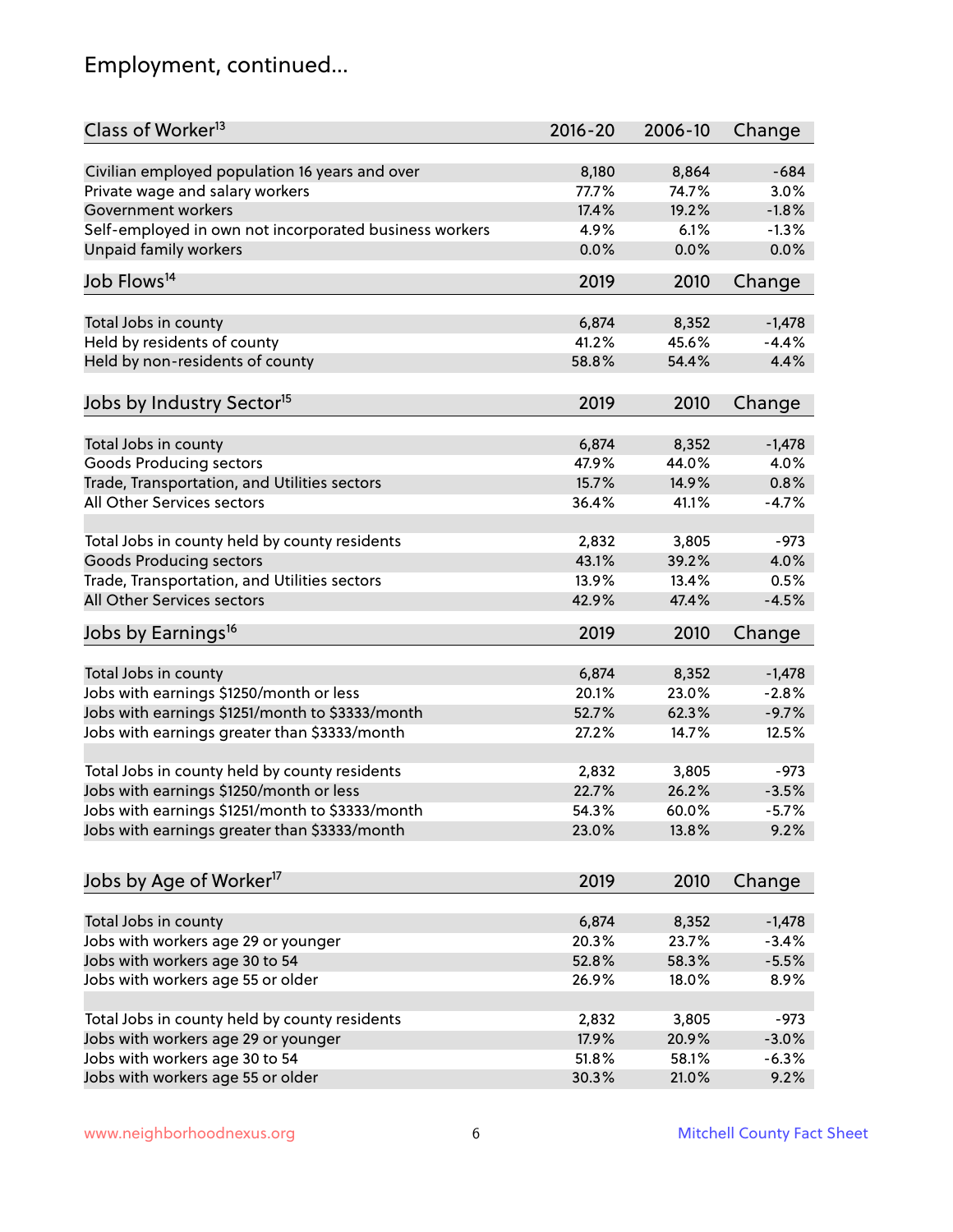#### Education

| Early Learning <sup>18</sup>                        |             |         | 2022       |
|-----------------------------------------------------|-------------|---------|------------|
| Licensed Capacity of Early Learning Centers         |             |         | 305        |
| Licenced capacity per 1,000 children ages 0-4       |             |         | 261.1      |
| School Enrollment <sup>19</sup>                     | 2022        | 2010    | Change     |
|                                                     |             |         |            |
| Enrolled in Public School                           | 2,637       | 4,036   | $-1,399$   |
| White                                               | 22.0%       | 34.6%   | $-12.6%$   |
| <b>Black or African-American</b>                    | 68.6%       | 58.2%   | 10.4%      |
| Asian                                               | 0.3%        | 0.0%    | 0.3%       |
| Native American                                     | 0.1%        | 0.0%    | 0.1%       |
| Pacific Islander                                    | 0.0%        | 0.0%    | 0.0%       |
| <b>Biracial or Multi-Racial</b>                     | 1.1%        | 0.0%    | 1.1%       |
| Hispanic or Latino                                  | 7.9%        | 5.4%    | 2.5%       |
| Georgia Milestones: 3rd Grade Reading <sup>20</sup> |             |         | 2019       |
|                                                     |             |         |            |
| Number of Students Tested                           |             |         | 303        |
| Proficient or Distinguished                         |             |         | 26.7%      |
| Georgia Milestones: 8th Grade Math <sup>21</sup>    |             |         | 2019       |
| Number of Students Tested                           |             |         | 258        |
| Proficient or Distinguished                         |             |         | 18.2%      |
| Graduation Rates <sup>22</sup>                      | 2021        | 2012    | Change     |
|                                                     |             |         |            |
| Cohort                                              | 190         | 202     | $-12$      |
| <b>High School Graduation Rate</b>                  | 85.3%       | 76.7%   | 8.5%       |
| Educational Attainment <sup>23</sup>                | $2016 - 20$ | 2006-10 | Change     |
|                                                     |             |         |            |
| Population 25 years and over                        | 15,369      | 15,428  | $-59$      |
| Less than 9th grade                                 | 4.9%        | 10.3%   | $-5.4\%$ * |
| 9th to 12th grade, no diploma                       | 15.2%       | 23.7%   | $-8.5%$ *  |
| High school graduate (includes equivalency)         | 39.0%       | 35.9%   | 3.2%       |
| Some college, no degree                             | 21.7%       | 14.8%   | $6.8\%$ *  |
| Associate's degree                                  | 7.6%        | 5.7%    | 1.9%       |
| Bachelor's degree                                   | 7.4%        | 6.6%    | 0.8%       |
| Graduate or professional degree                     | 4.2%        | 3.0%    | 1.2%       |
| Percent high school graduate or higher              | 79.9%       | 66.0%   | 13.9%*     |
| Percent bachelor's degree or higher                 | 11.7%       | 9.6%    | 2.0%       |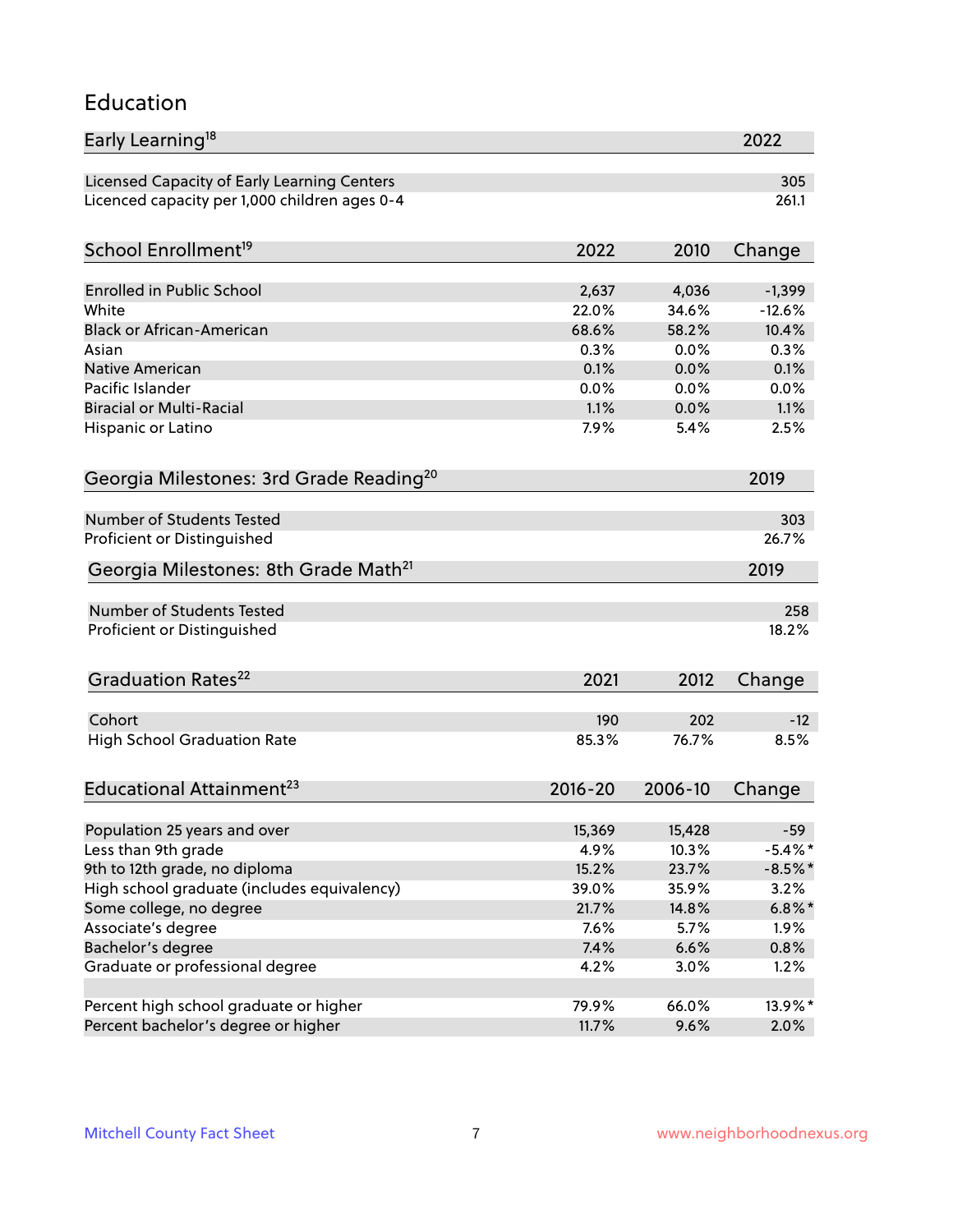### Housing

| Households by Type <sup>24</sup>                     | 2016-20     | 2006-10 | Change          |
|------------------------------------------------------|-------------|---------|-----------------|
|                                                      |             |         |                 |
| <b>Total households</b>                              | 8,018       | 8,170   | $-152$          |
| Family households (families)                         | 65.8%       | 68.7%   | $-2.9%$         |
| With own children under 18 years                     | 29.2%       | 30.4%   | $-1.1%$         |
| Married-couple family                                | 35.4%       | 44.6%   | $-9.2%$         |
| With own children of the householder under 18 years  | 12.0%       | 16.8%   | $-4.8\%$ *      |
| Male householder, no wife present, family            | 4.7%        | 4.3%    | 0.5%            |
| With own children of the householder under 18 years  | 2.8%        | 1.3%    | $1.4\%$ *       |
| Female householder, no husband present, family       | 25.7%       | 19.9%   | $5.8\%$ *       |
| With own children of the householder under 18 years  | 14.5%       | 12.2%   | 2.2%            |
| Nonfamily households                                 | 34.2%       | 31.3%   | 2.9%            |
| Householder living alone                             | 23.6%       | 27.5%   | $-3.8%$         |
| 65 years and over                                    | 11.5%       | 8.7%    | $2.8\%$ *       |
| Households with one or more people under 18 years    | 36.1%       | 36.0%   | 0.1%            |
| Households with one or more people 65 years and over | 31.5%       | 25.5%   | $6.0\%$ *       |
|                                                      |             |         |                 |
| Average household size                               | 2.47        | 2.70    | $-0.23*$        |
| Average family size                                  | 2.98        | 3.36    | $-0.37*$        |
| Housing Occupancy <sup>25</sup>                      | $2016 - 20$ | 2006-10 | Change          |
|                                                      |             |         |                 |
| Total housing units                                  | 9,086       | 9,049   | 37              |
| Occupied housing units                               | 88.2%       | 90.3%   | $-2.0%$         |
| Vacant housing units                                 | 11.8%       | 9.7%    | 2.0%            |
| Homeowner vacancy rate                               | 1.6         | 2.1     | $-0.5$          |
| Rental vacancy rate                                  | 1.3         | 4.8     | $-3.5$          |
|                                                      |             |         |                 |
| Units in Structure <sup>26</sup>                     | $2016 - 20$ | 2006-10 | Change          |
| Total housing units                                  | 9,086       | 9,049   | 37 <sup>2</sup> |
| 1-unit, detached                                     | 63.9%       | 60.2%   | 3.6%            |
| 1-unit, attached                                     | 0.2%        | 0.8%    | $-0.6%$         |
| 2 units                                              | 7.5%        | 2.7%    | 4.8%*           |
| 3 or 4 units                                         | 2.9%        | 3.5%    | $-0.6%$         |
|                                                      |             |         |                 |
| 5 to 9 units                                         | 3.2%        | 3.7%    | $-0.6%$         |
| 10 to 19 units                                       | 0.4%        | 0.3%    | 0.0%            |
| 20 or more units                                     | 0.1%        | 1.1%    | $-0.9%$         |
| Mobile home                                          | 21.3%       | 27.5%   | $-6.2\%$ *      |
| Boat, RV, van, etc.                                  | 0.5%        | 0.1%    | $0.4\%$ *       |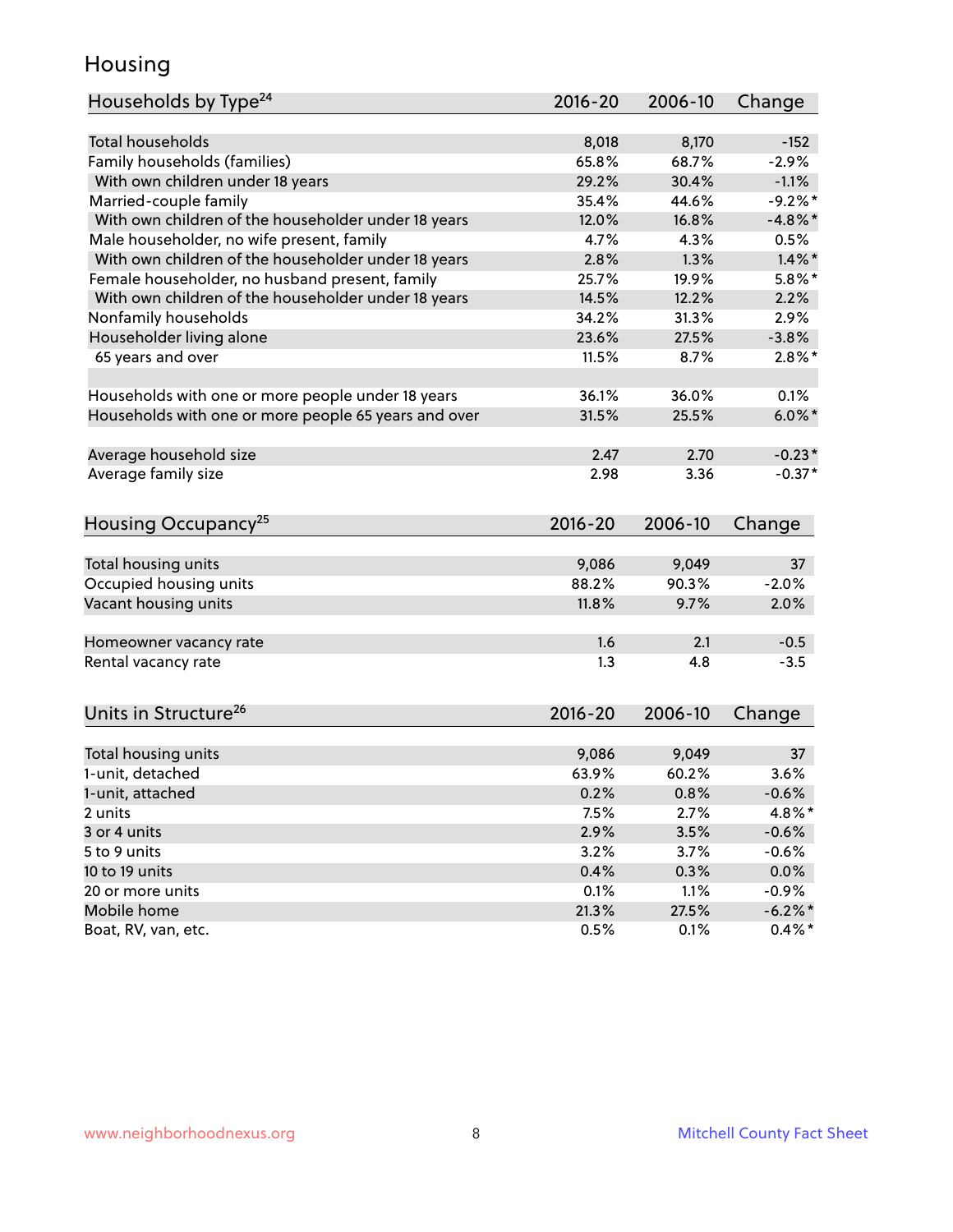# Housing, Continued...

| Year Structure Built <sup>27</sup>             | 2016-20     | 2006-10 | Change     |
|------------------------------------------------|-------------|---------|------------|
|                                                |             |         |            |
| Total housing units                            | 9,086       | 9,049   | 37         |
| Built 2014 or later                            | 0.8%        | (X)     | (X)        |
| Built 2010 to 2013                             | 2.9%        | (X)     | (X)        |
| Built 2000 to 2009                             | 9.9%        | 12.0%   | $-2.1%$    |
| Built 1990 to 1999                             | 20.3%       | 21.0%   | $-0.7%$    |
| Built 1980 to 1989                             | 16.9%       | 14.7%   | 2.3%       |
| Built 1970 to 1979                             | 16.3%       | 16.9%   | $-0.7%$    |
| Built 1960 to 1969                             | 10.5%       | 11.7%   | $-1.2%$    |
| Built 1950 to 1959                             | 8.7%        | 9.5%    | $-0.9%$    |
| Built 1940 to 1949                             | 5.8%        | 4.4%    | 1.5%       |
| Built 1939 or earlier                          | 8.0%        | 9.9%    | $-1.9%$    |
| Housing Tenure <sup>28</sup>                   | $2016 - 20$ | 2006-10 | Change     |
| Occupied housing units                         | 8,018       | 8,170   | $-152$     |
| Owner-occupied                                 | 62.8%       | 65.4%   | $-2.5%$    |
| Renter-occupied                                | 37.2%       | 34.6%   | 2.5%       |
| Average household size of owner-occupied unit  | 2.40        | 2.61    | $-0.22*$   |
| Average household size of renter-occupied unit | 2.59        | 2.86    | $-0.27$    |
| Residence 1 Year Ago <sup>29</sup>             | $2016 - 20$ | 2006-10 | Change     |
| Population 1 year and over                     | 21,893      | 23,389  | $-1,496*$  |
| Same house                                     | 88.4%       | 90.3%   | $-1.8%$    |
| Different house in the U.S.                    | 11.6%       | 9.7%    | 1.9%       |
| Same county                                    | 4.8%        | 5.1%    | $-0.3%$    |
| Different county                               | 6.8%        | 4.6%    | $2.1\%$ *  |
| Same state                                     | 5.4%        | 4.0%    | 1.3%       |
| Different state                                | 1.4%        | 0.6%    | $0.8\%$ *  |
| Abroad                                         | 0.0%        | 0.0%    | $-0.0%$    |
|                                                |             |         |            |
| Value of Housing Unit <sup>30</sup>            | $2016 - 20$ | 2006-10 | Change     |
| Owner-occupied units                           | 5,038       | 5,340   | $-302$     |
| Less than \$50,000                             | 19.2%       | 28.0%   | $-8.8\%$ * |
| \$50,000 to \$99,999                           | 33.9%       | 38.5%   | $-4.6%$    |
| \$100,000 to \$149,999                         | 13.9%       | 9.9%    | 4.0%*      |
| \$150,000 to \$199,999                         | 12.8%       | 10.2%   | 2.6%       |
| \$200,000 to \$299,999                         | 15.1%       | 7.5%    | $7.5\%$ *  |
| \$300,000 to \$499,999                         | 3.5%        | 4.3%    | $-0.8%$    |
| \$500,000 to \$999,999                         | 1.2%        | 1.2%    | 0.0%       |
| \$1,000,000 or more                            | 0.5%        | 0.3%    | 0.2%       |
| Median (dollars)                               | 94,200      | 76,800  | 17,400*    |
| Mortgage Status <sup>31</sup>                  | $2016 - 20$ | 2006-10 | Change     |
| Owner-occupied units                           | 5,038       | 5,340   | $-302$     |
| Housing units with a mortgage                  | 47.0%       | 52.7%   | $-5.7%$    |
| Housing units without a mortgage               | 53.0%       | 47.3%   | $5.7\%$ *  |
|                                                |             |         |            |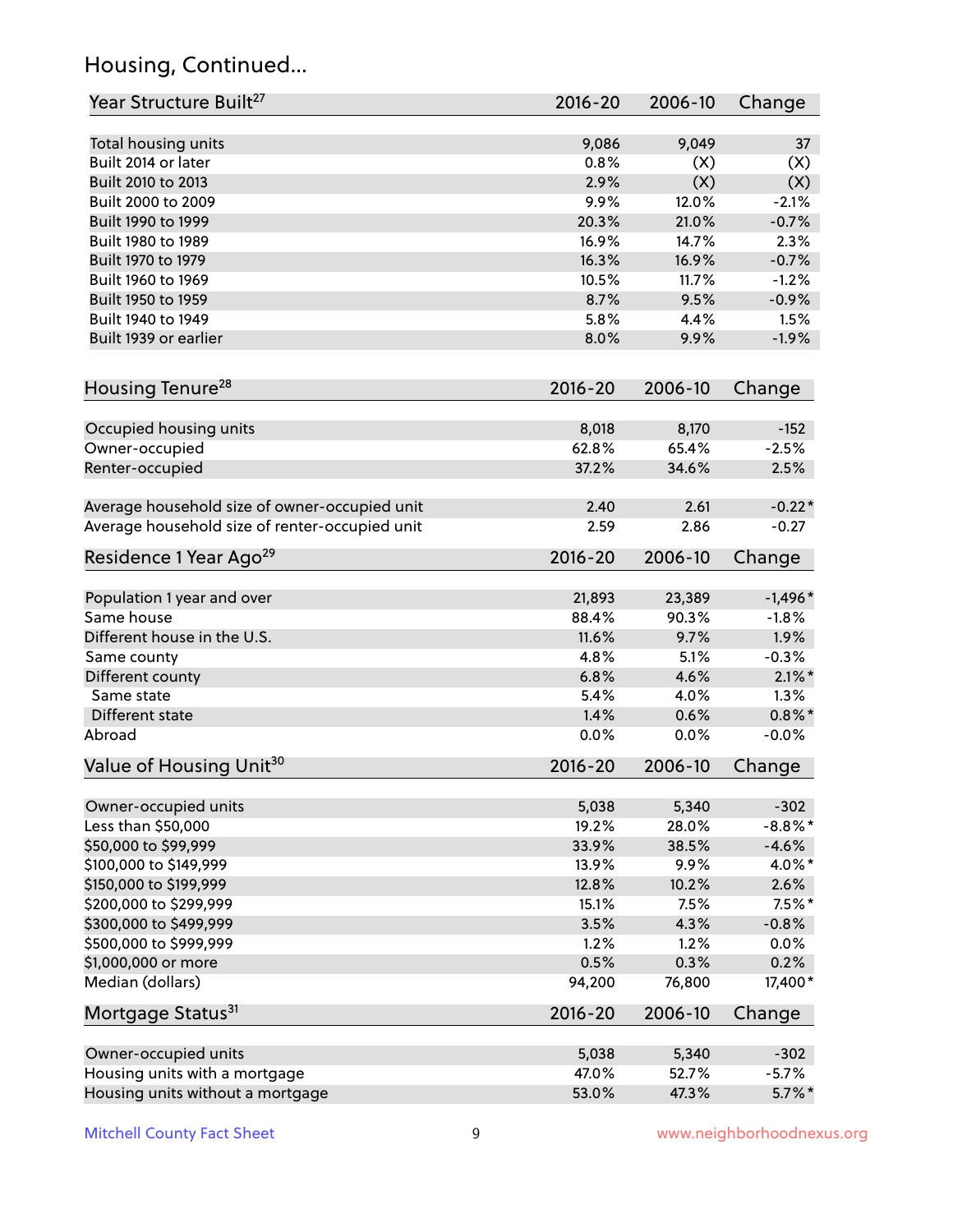# Housing, Continued...

| Selected Monthly Owner Costs <sup>32</sup>                                            | $2016 - 20$ | 2006-10 | Change      |
|---------------------------------------------------------------------------------------|-------------|---------|-------------|
| Housing units with a mortgage                                                         | 2,367       | 2,815   | $-448*$     |
| Less than \$300                                                                       | 0.1%        | 0.0%    | 0.1%        |
| \$300 to \$499                                                                        | 4.9%        | 4.2%    | 0.7%        |
| \$500 to \$999                                                                        | 30.8%       | 62.9%   | $-32.1%$ *  |
| \$1,000 to \$1,499                                                                    | 39.6%       | 18.5%   | $21.1\%$ *  |
| \$1,500 to \$1,999                                                                    | 11.5%       | 9.9%    | 1.5%        |
| \$2,000 to \$2,999                                                                    | 13.1%       | 3.8%    | $9.2\%$ *   |
| \$3,000 or more                                                                       | 0.0%        | 0.6%    | $-0.6%$     |
| Median (dollars)                                                                      | 1,147       | 837     | $310*$      |
| Housing units without a mortgage                                                      | 2,671       | 2,525   | 146         |
| Less than \$150                                                                       | 1.9%        | 7.2%    | $-5.3\%$ *  |
| \$150 to \$249                                                                        | 7.9%        | 18.6%   | $-10.8\%$ * |
| \$250 to \$349                                                                        | 23.8%       | 30.2%   | $-6.3%$     |
| \$350 to \$499                                                                        | 31.3%       | 22.8%   | 8.6%        |
| \$500 to \$699                                                                        | 21.9%       | 14.3%   | $7.5\%$ *   |
| \$700 or more                                                                         | 13.2%       | 6.9%    | $6.3\%$ *   |
| Median (dollars)                                                                      | 432         | 330     | $102*$      |
| Selected Monthly Owner Costs as a Percentage of<br>Household Income <sup>33</sup>     | $2016 - 20$ | 2006-10 | Change      |
| Housing units with a mortgage (excluding units where<br>SMOCAPI cannot be computed)   | 2,349       | 2,815   | $-466$      |
| Less than 20.0 percent                                                                | 34.3%       | 45.1%   | $-10.8\%$ * |
| 20.0 to 24.9 percent                                                                  | 13.2%       | 11.0%   | 2.2%        |
| 25.0 to 29.9 percent                                                                  | 9.2%        | 9.8%    | $-0.6%$     |
| 30.0 to 34.9 percent                                                                  | 5.4%        | 10.8%   | $-5.4\%$ *  |
| 35.0 percent or more                                                                  | 37.8%       | 23.2%   | 14.6%*      |
| Not computed                                                                          | 18          | 0       | 18          |
| Housing unit without a mortgage (excluding units where<br>SMOCAPI cannot be computed) | 2,632       | 2,497   | 135         |
| Less than 10.0 percent                                                                | 38.4%       | 45.8%   | $-7.4%$     |
| 10.0 to 14.9 percent                                                                  | 16.1%       | 18.4%   | $-2.2%$     |
| 15.0 to 19.9 percent                                                                  | 16.4%       | 11.5%   | 5.0%        |
| 20.0 to 24.9 percent                                                                  | 5.7%        | 6.6%    | $-0.9%$     |
| 25.0 to 29.9 percent                                                                  | 7.0%        | 5.4%    | 1.6%        |
| 30.0 to 34.9 percent                                                                  | 1.9%        | 2.8%    | $-0.9%$     |
| 35.0 percent or more                                                                  | 14.4%       | 9.6%    | 4.9%        |
| Not computed                                                                          | 39          | 28      | 11          |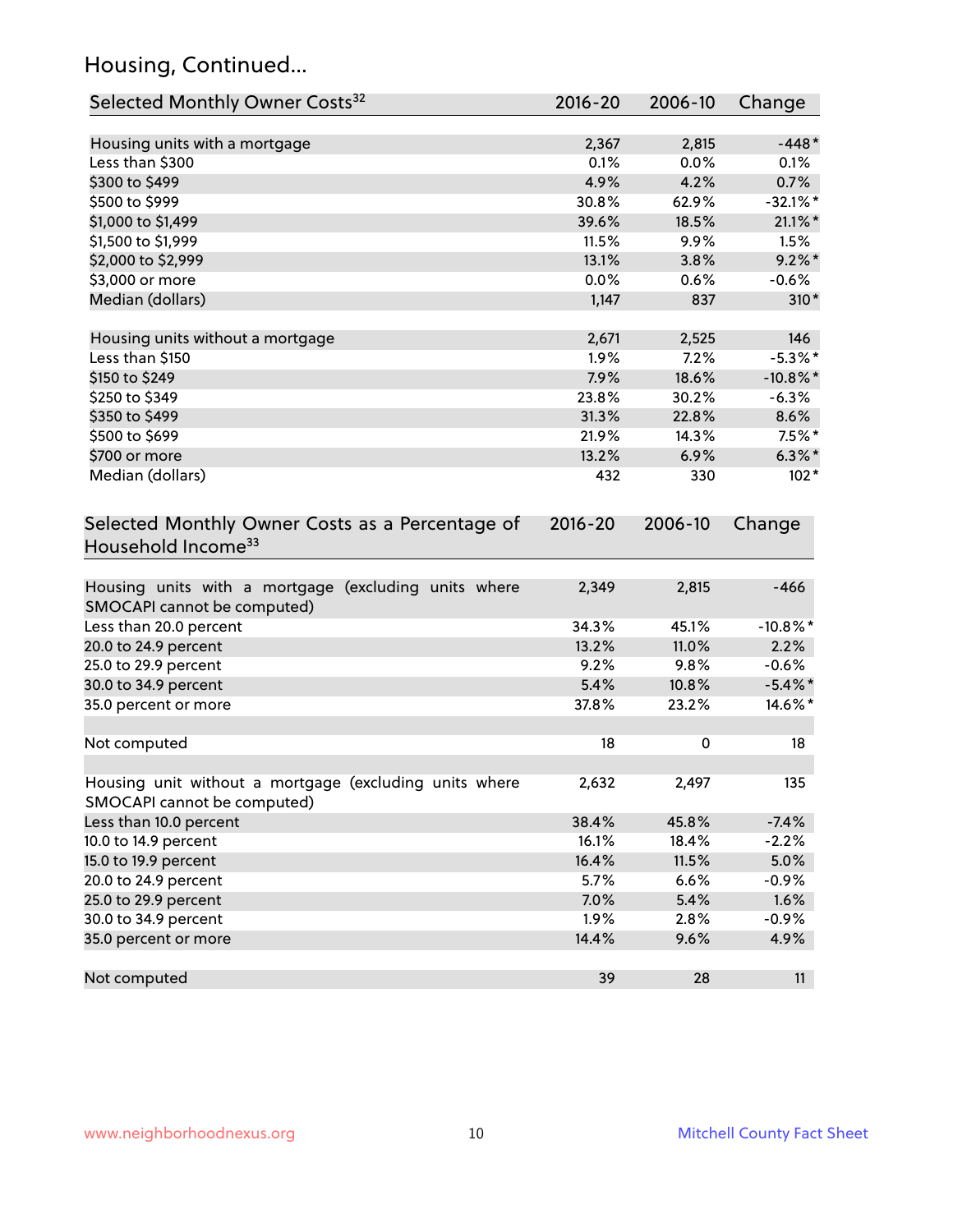# Housing, Continued...

| Gross Rent <sup>34</sup>                                                       | $2016 - 20$ | 2006-10 | Change      |
|--------------------------------------------------------------------------------|-------------|---------|-------------|
|                                                                                |             |         |             |
| Occupied units paying rent                                                     | 2,649       | 2,405   | 244         |
| Less than \$200                                                                | 1.7%        | 4.8%    | $-3.1%$     |
| \$200 to \$499                                                                 | 17.2%       | 32.0%   | $-14.8\%$ * |
| \$500 to \$749                                                                 | 56.2%       | 45.7%   | 10.6%       |
| \$750 to \$999                                                                 | 20.9%       | 15.0%   | 5.9%        |
| \$1,000 to \$1,499                                                             | 3.8%        | 2.3%    | 1.5%        |
| \$1,500 to \$1,999                                                             | 0.2%        | 0.3%    | $-0.1%$     |
| \$2,000 or more                                                                | 0.0%        | $0.0\%$ | 0.0%        |
| Median (dollars)                                                               | 664         | 569     | $95*$       |
| No rent paid                                                                   | 331         | 425     | $-94$       |
|                                                                                |             |         |             |
|                                                                                |             |         |             |
| Gross Rent as a Percentage of Household Income <sup>35</sup>                   | $2016 - 20$ | 2006-10 | Change      |
|                                                                                |             |         |             |
| Occupied units paying rent (excluding units where GRAPI<br>cannot be computed) | 2,604       | 2,312   | 292         |
| Less than 15.0 percent                                                         | 25.4%       | 18.1%   | 7.3%        |
| 15.0 to 19.9 percent                                                           | 11.8%       | 8.1%    | 3.7%        |
| 20.0 to 24.9 percent                                                           | 13.4%       | 10.7%   | 2.7%        |
| 25.0 to 29.9 percent                                                           | 8.1%        | 12.1%   | $-4.0%$     |
| 30.0 to 34.9 percent                                                           | 3.6%        | 10.5%   | $-6.9%$     |
| 35.0 percent or more                                                           | 37.7%       | 40.5%   | $-2.8%$     |
|                                                                                |             |         |             |
| Not computed                                                                   | 376         | 518     | $-142$      |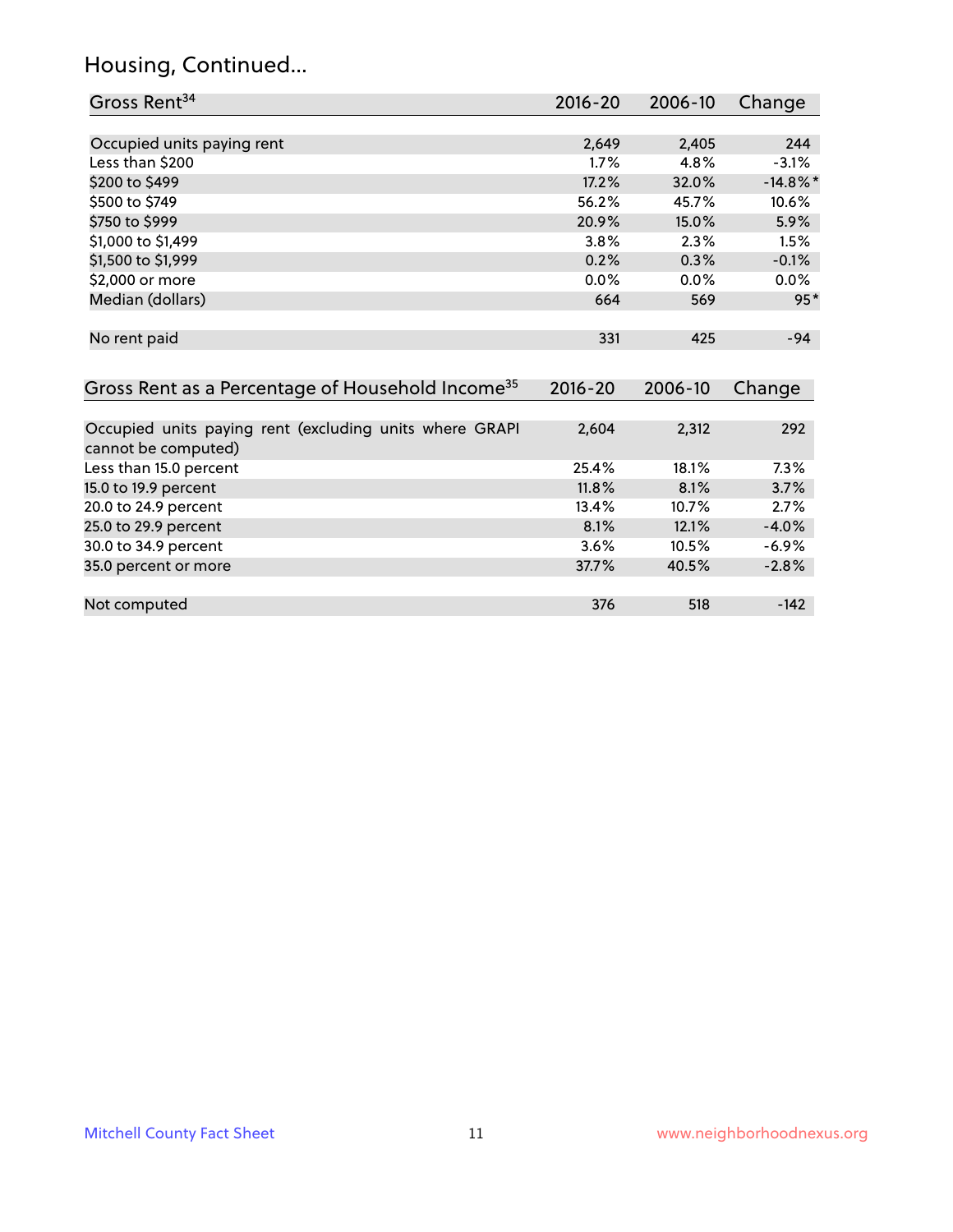# Community Involvement

| Voter Registration and Turnout <sup>36</sup> | 2020   |
|----------------------------------------------|--------|
|                                              |        |
| Active registered voters                     | 13,354 |
| Number voted in Presidential election        | 8.918  |
| Percent voted in Presidential election       | 66.8%  |

## Transportation

| Commuting to Work <sup>37</sup>           | 2016-20     | 2006-10 | Change     |
|-------------------------------------------|-------------|---------|------------|
|                                           |             |         |            |
| Workers 16 years and over                 | 7,942       | 8,709   | $-767*$    |
| Car, truck, or van - drove alone          | 81.5%       | 78.0%   | 3.5%       |
| Car, truck, or van - carpooled            | 14.3%       | 10.6%   | $3.8\%$ *  |
| Public transportation (excluding taxicab) | 0.7%        | 0.4%    | 0.3%       |
| Walked                                    | 0.8%        | 2.1%    | $-1.3\%$   |
| Other means                               | 1.1%        | $7.5\%$ | $-6.4\%$ * |
| Worked at home                            | 1.6%        | 1.5%    | $0.1\%$    |
|                                           |             |         |            |
| Mean travel time to work (minutes)        | 22.6        | 19.8    | $2.8*$     |
|                                           |             |         |            |
| Vehicles Available <sup>38</sup>          | $2016 - 20$ | 2006-10 | Change     |
|                                           |             |         |            |
| Occupied housing units                    | 8,018       | 8,170   | $-152$     |
| No vehicles available                     | 14.6%       | 12.3%   | 2.3%       |
| 1 vehicle available                       | 29.7%       | 32.7%   | $-3.0%$    |
| 2 vehicles available                      | 32.8%       | 31.1%   | $1.7\%$    |
| 3 or more vehicles available              | 22.8%       | 23.9%   | $-1.0%$    |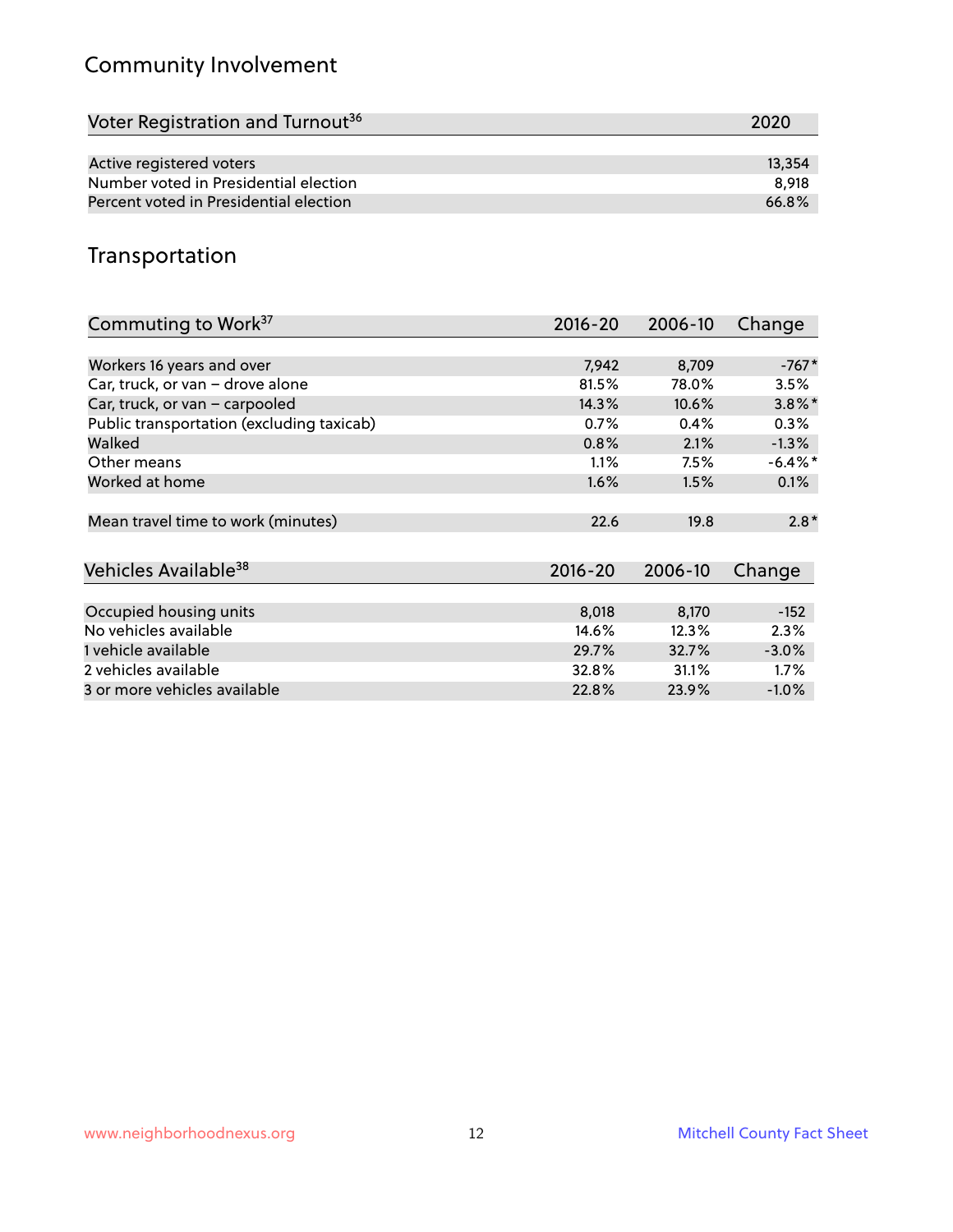#### Health

| Health Insurance coverage <sup>39</sup> | 2016-20 |
|-----------------------------------------|---------|
|-----------------------------------------|---------|

| Civilian Noninstitutionalized Population                | 19,807 |
|---------------------------------------------------------|--------|
| With health insurance coverage                          | 80.0%  |
| With private health insurance coverage                  | 47.7%  |
| With public health coverage                             | 44.2%  |
| No health insurance coverage                            | 20.0%  |
| Civilian Noninstitutionalized Population Under 19 years | 5,065  |
| No health insurance coverage                            | 11.0%  |
| Civilian Noninstitutionalized Population 19 to 64 years | 11,247 |
| In labor force:                                         | 8,308  |
| Employed:                                               | 7,393  |
| With health insurance coverage                          | 76.2%  |
| With private health insurance coverage                  | 15.7%  |
| With public coverage                                    | 6.1%   |
| No health insurance coverage                            | 23.8%  |
| Unemployed:                                             | 915    |
| With health insurance coverage                          | 41.3%  |
| With private health insurance coverage                  | 15.7%  |
| With public coverage                                    | 30.6%  |
| No health insurance coverage                            | 58.7%  |
| Not in labor force:                                     | 2,939  |
| With health insurance coverage                          | 62.5%  |
| With private health insurance coverage                  | 29.5%  |
| With public coverage                                    | 46.2%  |
| No health insurance coverage                            | 37.5%  |

| <b>Health Factors</b>                                                                   | <b>Most Recent</b> |
|-----------------------------------------------------------------------------------------|--------------------|
|                                                                                         |                    |
| Premature Death (YPLL before age 75 per 100,000 population, age-adjusted) <sup>40</sup> | 11.817.1           |

| Premature Death (TPLL before age 75 per 100,000 population, age-adjusted) | 11,017.1 |
|---------------------------------------------------------------------------|----------|
| Average number of Physically Unhealthy Days <sup>41</sup>                 | 5.6      |
| Average number of Mentally Unhealthy Days <sup>42</sup>                   | 5.9      |
| Low Birthweight Births <sup>43</sup>                                      | $11.8\%$ |
| Diabetes Prevalence <sup>44</sup>                                         | 15.6%    |
| HIV Prevalence (per 100,000 population) <sup>45</sup>                     | 507.8    |
| Rate, Deduplicated ER Visits for Asthma, Ages 0-17 <sup>46</sup>          | 1.340.6  |